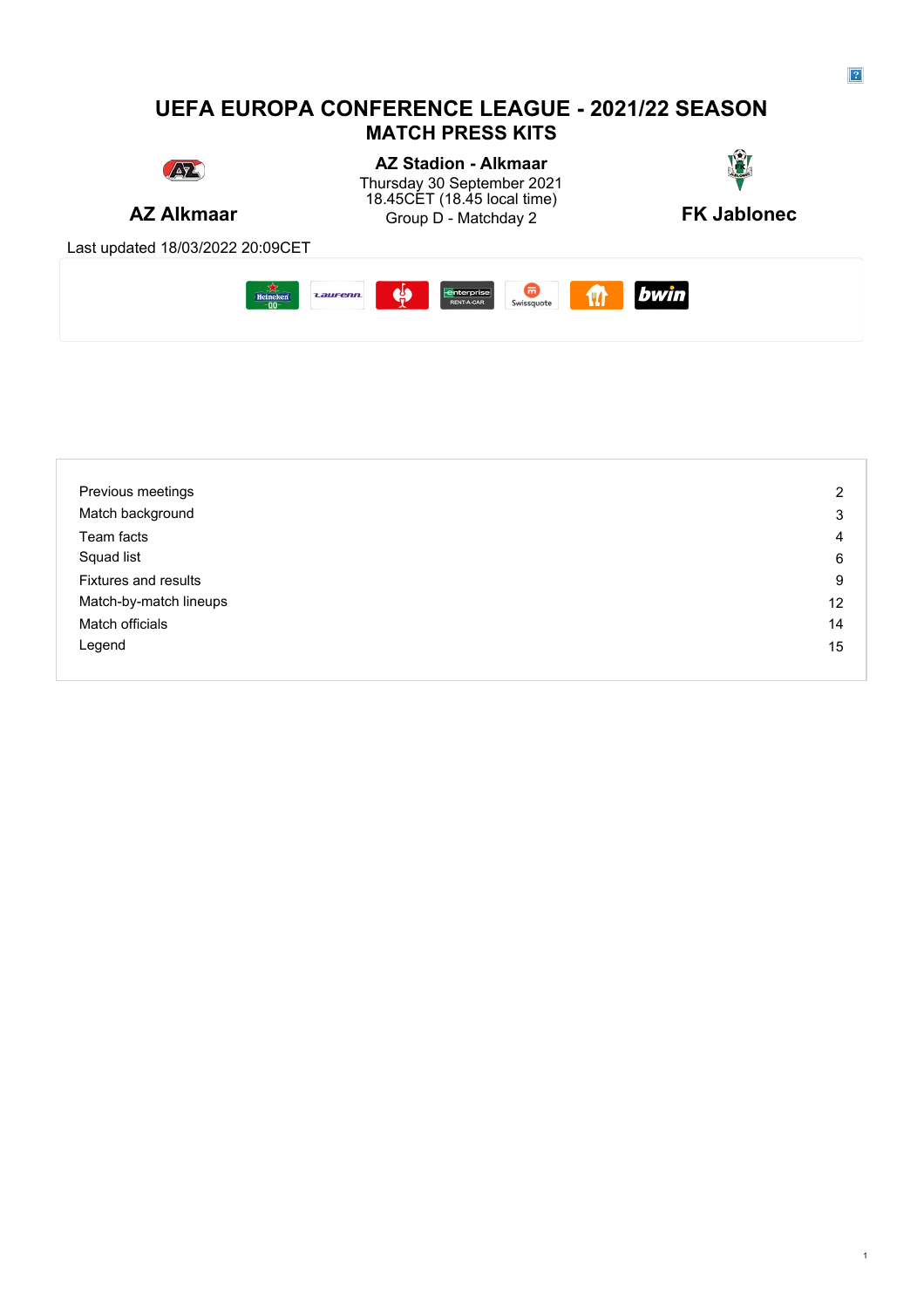# **Previous meetings**

# **Head to Head**

## **UEFA Europa League**

| <b>Date</b> | Stage | <b>Match</b>                    | <b>Result</b>   | Venue                 | <b>Goalscorers</b>                 |
|-------------|-------|---------------------------------|-----------------|-----------------------|------------------------------------|
| 04/08/2011  | QR3   | FK Jablonec - AZ Alkmaar        | 1-1<br>agg: 1-3 | Jablonec nad<br>Nisou | Loučka 80; Benschop<br>45          |
| 28/07/2011  | QR3   | <b>AZ Alkmaar</b> - FK Jablonec | $2 - 0$         | Alkmaar               | Wernbloom 64, J.<br>Gudmundsson 88 |

| PId W D L PId W D L PId W D L PId W D L GF GA                                         |
|---------------------------------------------------------------------------------------|
| AZ Alkmaar<br>$1   1   0   0   1   0   1   0   0   0   0   0   2   1   1   0   3   1$ |
| <b>FK Jablonec</b><br>1 0 1 0 1 0 0 1 0 0 1 0 0 0 0 2 0 1 1 1 3                       |

# **UEFA Champions League**

|             |              | $\sim$                         |                  |         |                                                                              |
|-------------|--------------|--------------------------------|------------------|---------|------------------------------------------------------------------------------|
| <b>Date</b> | <b>Stage</b> | <b>Match</b>                   | <b>Result</b>    | Venue   | <b>Goalscorers</b>                                                           |
| 26/08/2020  | 2QR          | AZ Alkmaar - FC Viktoria Plzeň | $3 - 1$<br>(aet) | Alkmaar | Koopmeiners 90+5<br>$(P)$ , A. Gudmundsson<br>98 ET, 118 ET;<br>Limberský 78 |

## **UEFA Europa League**

| <b>Date</b> | <b>Stage</b> | <b>Match</b>                          | Result   | Venue   | <b>Goalscorers</b>   |
|-------------|--------------|---------------------------------------|----------|---------|----------------------|
| 27/02/2014  | R32          | <b>AZ Alkmaar</b> - FC Slovan Liberec | agg: 2-1 | Alkmaar | Viergever 19; Budnik |
| 20/02/2014  | R32          | FC Slovan Liberec - AZ Alkmaar        | $0 - 7$  | Liberec | Viergever 89         |

## **UEFA Cup**

| <b>Date</b> | <b>Stage</b> | <b>Match</b>                   | <b>Result</b> | <b>Venue</b> | <b>Goalscorers</b>                                       |
|-------------|--------------|--------------------------------|---------------|--------------|----------------------------------------------------------|
| 29/11/2006  | GS           | AZ Alkmaar - FC Slovan Liberec | $2 - 2$       | Alkmaar      | Steinsson 70, Jenner<br>89; Zápotočný 26,<br>Papoušek 85 |

# **FK Jablonec - Record versus clubs from opponents' country**

# **UEFA Europa League**

| <b>Date</b> | <b>Stage</b> | <b>Match</b>                  | <b>Result</b>       | Venue                 | <b>Goalscorers</b> |
|-------------|--------------|-------------------------------|---------------------|-----------------------|--------------------|
| 27/08/2015  | PO           | FK Jablonec - AFC Ajax        | $0-0$<br>$agg: 0-7$ | Jablonec nad<br>Nisou |                    |
| 20/08/2015  | PO           | <b>AFC Ajax - FK Jablonec</b> | $-0$                | Amsterdam             | Milik 54 $(P)$     |

|                    | Home<br>Away                                                           |  | Final |  |  |  |  | Total |  |  |  |  |  |  |  |
|--------------------|------------------------------------------------------------------------|--|-------|--|--|--|--|-------|--|--|--|--|--|--|--|
|                    | PId WDLPId WDLPId WDLPId WDLPId WDLGF GA                               |  |       |  |  |  |  |       |  |  |  |  |  |  |  |
| <b>AZ Alkmaar</b>  | 4   2   2   0   2   1   1   0   0   0   0   0   6   3   3   0   10   5 |  |       |  |  |  |  |       |  |  |  |  |  |  |  |
| <b>FK Jablonec</b> | 2 0 2 0 2 0 0 2 0 0 2 0 0 0 0 4 0 2 2 1 4                              |  |       |  |  |  |  |       |  |  |  |  |  |  |  |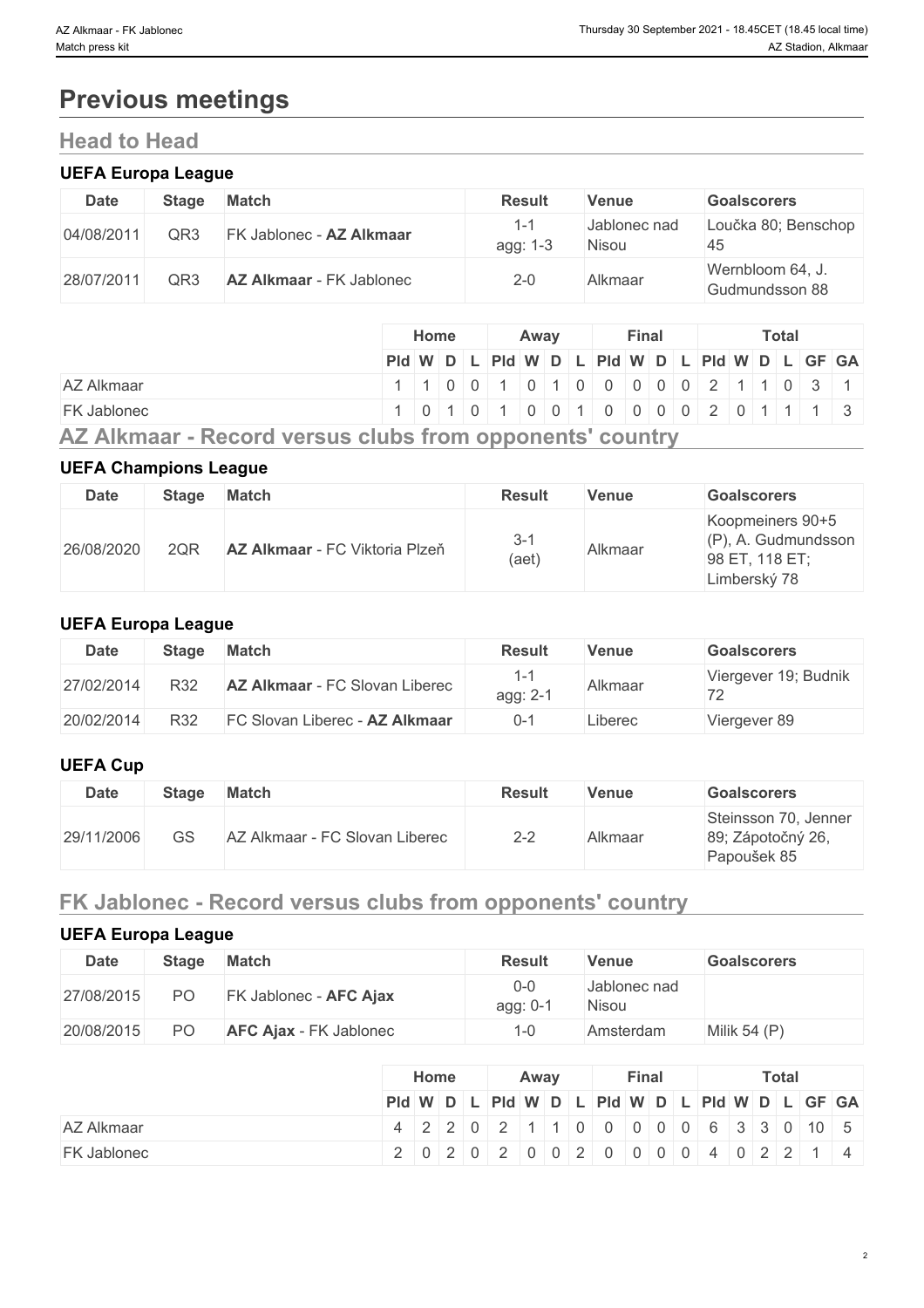# **Match background**

AZ Alkmaar will be looking to maintain their undefeated record against Czech opposition as they host early Group D pacesetters Jablonec on Matchday 2 of the UEFA Europa Conference League.

• The Dutch side drew 2-2 against Randers in Denmark on Matchday 1 with goals from Jordy Clasie – his first in 38 European games – and Vangelis Pavlidis, while a Václav Pilař penalty was all it took for Jablonec to see off Romanian champions CFR Cluj and register the first win of the section.

#### **Previous meetings**

• The clubs have met in one previous tie, AZ beating Jablonec 3-1 on aggregate in the 2011/12 UEFA Europa League third qualifying round (2-0 h, 1-1 a).

• The Dutch side are unbeaten in six matches against Czech sides (W3 D3), though that game against Jablonec is the only one of four home fixtures they have won in 90 minutes. Last season they beat Viktoria Plzeň 3-1 after extra time in a one-off UEFA Champions League second qualifying round tie, having equalised with a 95th-minute penalty. League play-off stations: The Mathematic Fit Associations and the UEFA Europa Conference League.<br>
Az Alkmaar will be looking to maintain their undefeated record against Czech opposition as they host early Group D<br>
Az Alkma

• Jablonec are yet to win against a Dutch side, their only other matches, against Ajax in the 2015/16 UEFA Europa matches in the Netherlands without scoring.

# **Form guide**

#### **AZ**

• AZ finished third in the Dutch Eredivisie last season, one point behind runners-up PSV Eindhoven and 17 adrift of champions Ajax. They also featured in the UEFA Europa League group stage for the seventh time, registering eight points but failing to progress from a tightly-contested section including Napoli, Real Sociedad and Rijeka.

• The Alkmaar side, led since December 2020 by rookie head coach Pascal Jansen, are one of three Dutch sides competing in the inaugural UEFA Europa Conference League group stage – a consequence of their UEFA Europa League play-off defeat by Celtic (0-2 a, 2-1 h).

• The 1980/81 UEFA Cup runners-up are unbeaten in 13 European home matches (W6 D7). The last visiting team to defeat them were Lyon, who won 4-1 in Alkmaar in the first leg of the 2016/17 UEFA Europa League round of 32 en route to an 11-2 aggregate victory.

#### **Jablonec**

• Third in the 2020/21 Czech Liga, 17 points adrift of champions Slavia, Jablonec thus qualified for a fourth successive season of European football, all under coach Petr Rada. They were well beaten in their UEFA Europa League third gummar *K.Habene*<br>
Madden **DackGround**<br>
AZ Alkmas will be looking to maintain their undefeated record against Cerch reproduces as they host enter West<br>
CRO MATHEM Mothem of Mathematic fields UEFA Europa Conference League.<br> against Žilina, storming through 8-1 on aggregate (5-1 h, 3-0 a). • The Dutch side drotten as a substitute Republic internation Matchday 1 with postel from Juditiple Tompactical<br>Forecast parts – and Vangelis Ravidis, while a Victor Risk creation<br>
Previous meetings<br>
Previous meetings<br>
Pre

• This is the club's second appearance in a European group stage, the first having come in the 2018/19 UEFA Europa League, when they finished bottom of a section including Dynamo Kyiv, Rennes and Astana with five points.

• A 1-0 win at Dynamo Kyiv on Matchday 6 of that UEFA Europa League campaign three years ago was Jablonec's only European away success in seven matches, the other six all lost, until their 3-0 victory at Žilina in the second leg of the UEFA Europa Conference League play-off.

#### **Links and trivia**

Tomáš Hübschman became one of only three players to have played in all four current European competitions, group stage to final – the UEFA Champions League, UEFA Europa League, UEFA Europa Conference League and UEFA Super Cup. The other two are Chris Smalling (Roma) and Vágner Love (Kairat).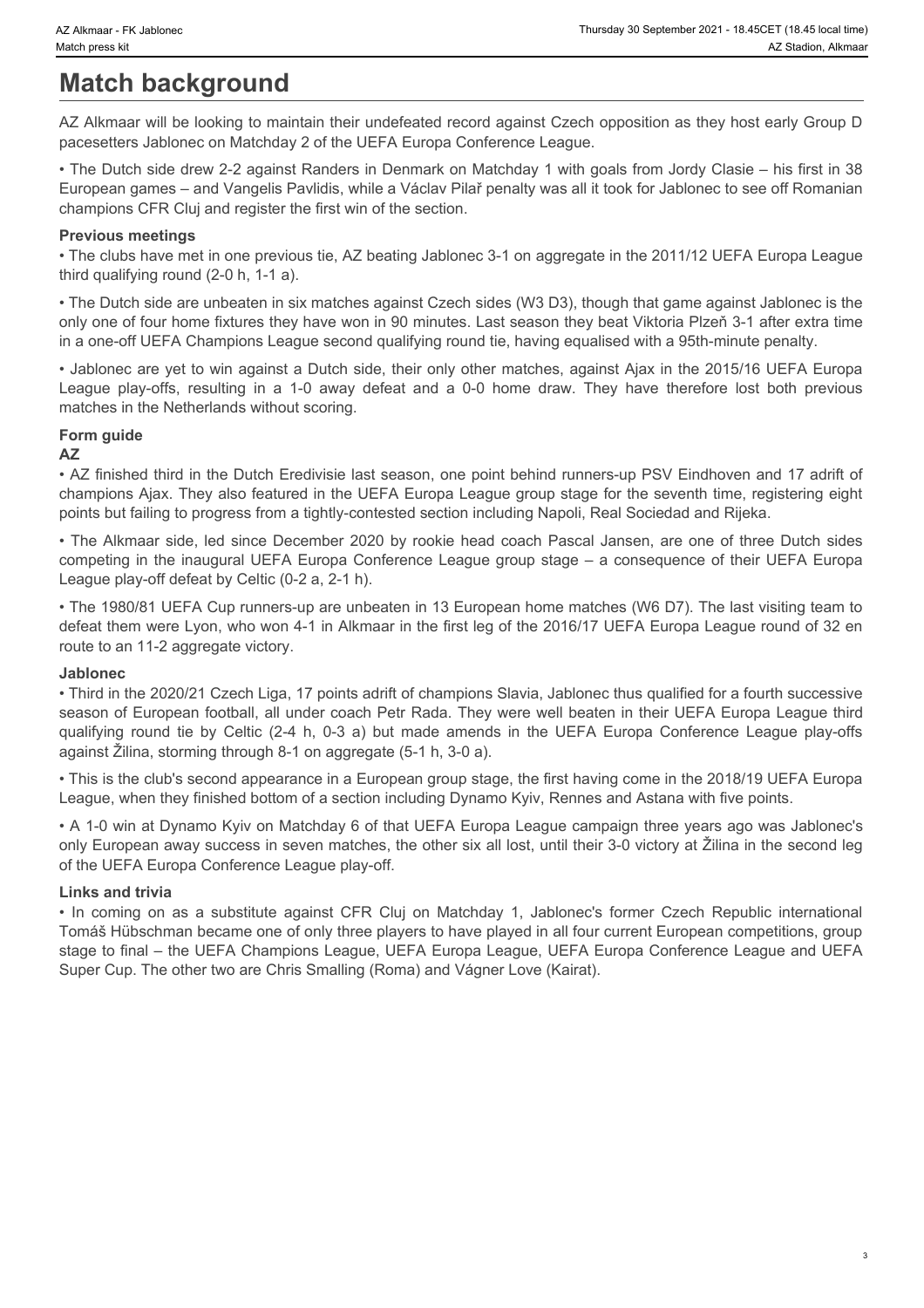# **Team facts**

**AZ Alkmaar Formed:** 1967 **Nickname:** Kaaskoppen (Cheeseheads)

### **UEFA club competition honours (runners-up in brackets)**

• UEFA Cup: (1981)

### **Domestic honours (most recent triumph in brackets)**

League title: 2 (2009) Dutch Cup: 4 (2013)

### **Ten-year European record**

round)

**2020 Alkmar - FK Jaioleoc FK Jaioleoc**<br> **2020 Alkmar - EX Jaioleon, Akmar**<br> **22 Alkmar - Example 1980**<br> **22 Alkmar - Example 1980**<br> **22 Alkmar - Example 1980**<br> **2020:** 1981 |<br> **2020:** UEFA Cup: (1981)<br> **2020:** UEFA Cup: ( **2019/20:** UEFA Europa League round of 32 **2018/19:** UEFA Europa League second qualifying round **2017/18:** did not take part in UEFA competition **2016/17:** UEFA Europa League round of 32 **2015/16:** UEFA Europa League group stage **2014/15:** did not take part in UEFA competition **2013/14:** UEFA Europa League quarter-finals **2012/13:** UEFA Europa League play-offs **2011/12:** UEFA Europa League quarter-finals

#### **Records**

#### **UEFA club competition**

• Biggest home win **11-1:** AZ v Differdange 14/09/77, UEFA Cup first round first leg

• Biggest away win **0-5** twice, most recently v Astana 07/11/19, UEFA Europa League group stage

• Heaviest home defeat **0-5:** AZ v Anji 30/08/12, UEFA Europa League play-off second leg

• Heaviest away defeat **7-1:** Lyon v AZ 24/02/17, UEFA Europa League round of 32 second leg

## **UEFA Europa Conference League**

• Biggest home win N/A

- Biggest away win N/A
- Heaviest home defeat N/A

• Heaviest away defeat N/A

**FK Jablonec Formed:** 1945 **Nickname:** none

**UEFA club competition honours** • None **blue** and **blue** and **blue** and **blue** and **blue** and **blue** and **blue** and **blue** and **blue** and **blue** and **blue** and **blue** and **blue** and **blue** and **blue** and **blue** and **blue** and **blue** and **blue** and **blue** 

**Domestic honours (most recent triumph in brackets)** Czech Cup: 2 (2013)

**Ten-year European record**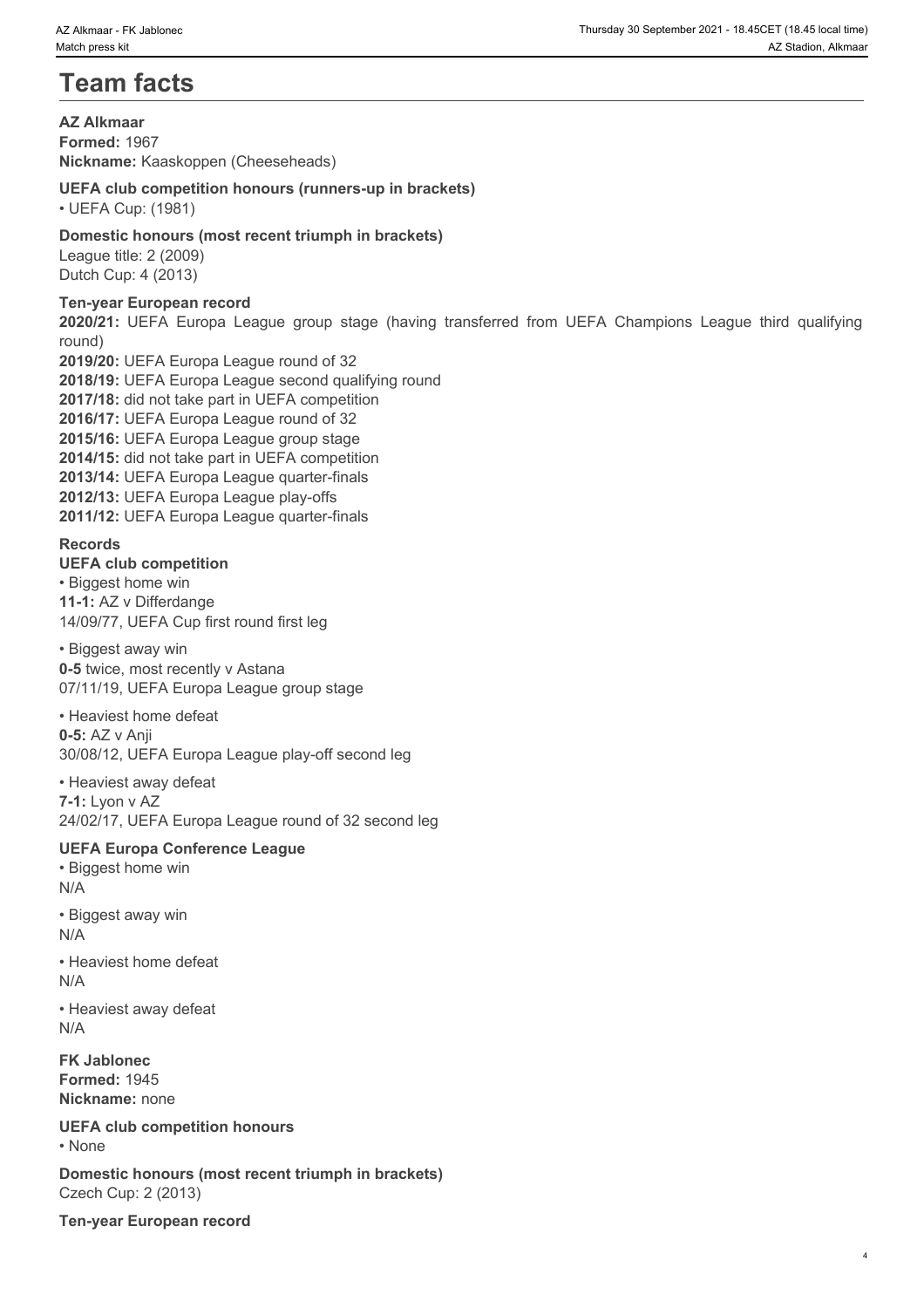**2020/21:** UEFA Europa League second qualifying round **2019/20:** UEFA Europa League second qualifying round **2018/19:** UEFA Europa League group stage **2017/18:** did not take part in UEFA competition **2016/17:** did not take part in UEFA competition **2015/16:** UEFA Europa League play-offs **2014/15:** did not take part in UEFA competition **2013/14:** UEFA Europa League play-offs **2012/13:** did not take part in UEFA competition **2011/12:** UEFA Europa League third qualifying round

#### **Records**

### **UEFA club competition**

• Biggest home win **5-0:** Jablonec v Qarabağ 23/07/97, UEFA Cup first qualifying round first leg

• Biggest away win **0-3:** Qarabağ v Jablonec 30/07/97, UEFA Cup first qualifying round second leg

• Heaviest home defeat **2-4:** Jablonec v Celtic 05/08/21, UEFA Europa League third qualifying round first leg **1-3:** Jablonec v APOEL 05/08/10, UEFA Cup third qualfying round second leg

• Heaviest away defeat **6-0:** Betis v Jablonec 29/08/13, UEFA Europa League play-off second leg

#### **UEFA Europa Conference League**

• Biggest home win **5-1:** Jablonec v Žilina 19/08/21, play-off first leg

• Biggest away win **0-3:** Žilina v Jablonec 26/08/21, play-off second leg

• Heaviest home defeat N/A

• Heaviest away defeat N/A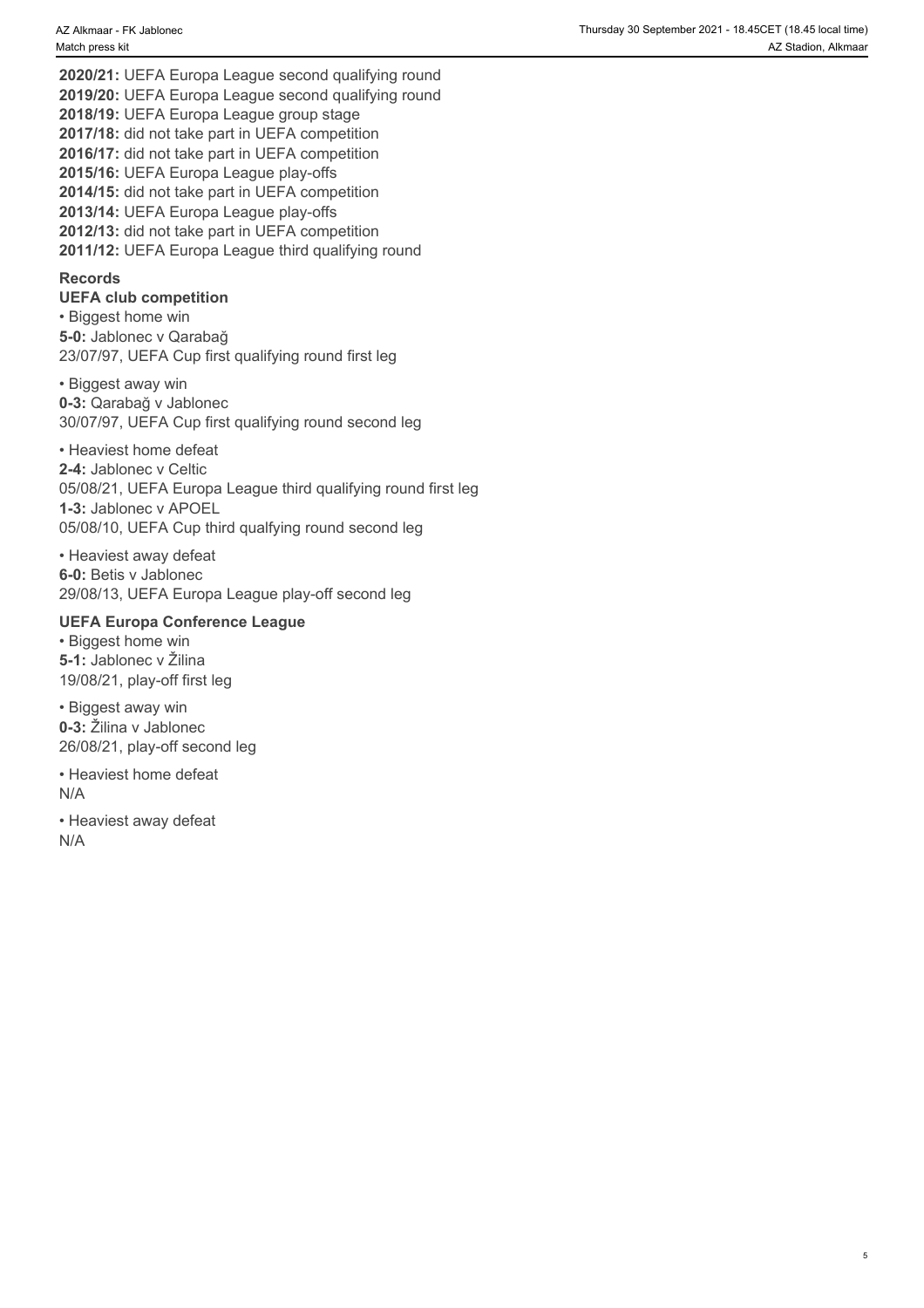# **Squad list**

## **AZ Alkmaar**

|                         |      |                           |       |                          |                             | <b>Current season</b>           |                |                      |                          |                          | <b>All-time</b>          |                                                                                                                                             |
|-------------------------|------|---------------------------|-------|--------------------------|-----------------------------|---------------------------------|----------------|----------------------|--------------------------|--------------------------|--------------------------|---------------------------------------------------------------------------------------------------------------------------------------------|
|                         |      |                           |       |                          |                             | UECL League UECL UEFA           |                |                      |                          |                          |                          |                                                                                                                                             |
| No. Player              | Nat. | <b>DoB</b>                | Age D |                          |                             | Pld Gls Pld Gls Pld Gls Pld Gls |                |                      |                          |                          |                          |                                                                                                                                             |
| <b>Goalkeepers</b>      |      |                           |       |                          |                             |                                 |                |                      |                          |                          |                          |                                                                                                                                             |
| 1 Peter Vindahl-Jensen  |      | DEN 16/02/1998 23         |       | $\sim$                   | 1                           | $\sim$                          | 4              | $\sim$               | $1 -$                    |                          |                          | $1$ -                                                                                                                                       |
| 12 Hobie Verhulst       |      | NED 02/04/1993 28         |       |                          | $\sim$                      | $\sim$                          | $\overline{2}$ | $\sim$               | $\sim$                   | $\sim$ $-$               | $\overline{2}$           | $\sim$                                                                                                                                      |
| 16 Beau Reus            |      | NED 30/10/2001            | 19    | $\overline{\phantom{a}}$ | $\overline{\phantom{a}}$    |                                 |                |                      |                          |                          |                          |                                                                                                                                             |
| 30 Mees Bakker          |      | NED 11/03/2001 20         |       | $\sim$                   | $\sim$                      | $\sim$                          | $\sim$         | $\sim$               | $\sim$                   | $\sim$                   | $-1$                     |                                                                                                                                             |
| 54 Sem Westerveld       |      | NED 18/07/2002 19         |       | $\overline{\phantom{a}}$ | $\overline{\phantom{a}}$    | $\sim$                          | $\sim$         | $\sim$               | $\sim$                   | $\sim$                   |                          | $\frac{1}{2} \left( \frac{1}{2} \right) \left( \frac{1}{2} \right) \left( \frac{1}{2} \right) \left( \frac{1}{2} \right)$                   |
| 60 Daniel Deen          |      | NED 13/02/2003 18         |       | $\sim$                   | $\sim$                      |                                 |                |                      | $\overline{\phantom{a}}$ |                          | $-$                      |                                                                                                                                             |
| <b>Defenders</b>        |      |                           |       |                          |                             |                                 |                |                      |                          |                          |                          |                                                                                                                                             |
| 2 Yukinari Sugawara     |      | JPN 28/06/2000 21         |       | $\sim$                   | $\vert 1 \vert$             | $\sim$                          | 6              |                      | $\mathbf{1}$             | $\mathbf{r}$             | $19$ 1                   |                                                                                                                                             |
| 3 Pantelis Hatzidiakos  |      | GRE 18/01/1997 24         |       | $\sim$                   | 1 <sup>1</sup>              | $\sim$                          | 3              |                      | $\mathbf{1}$             | $\sim$                   | 19 1                     |                                                                                                                                             |
| 4 Bruno Martins Indi    |      | NED 08/02/1992 29         |       | $\sim$                   | $\overline{1}$              | $\overline{\phantom{a}}$        | 6              | $\sim$               | $\mathbf{1}$             | $\overline{\phantom{a}}$ | $34 \mid 1$              |                                                                                                                                             |
| 5 Owen Wijndal          |      | NED 28/11/1999 21         |       | $\sim$                   | 11                          | $\sim$                          | $\overline{4}$ | $\sim$ 10 $\pm$      |                          | $1 -$                    | $23 \quad 1$             |                                                                                                                                             |
| 13 Vasilis Pavlidis     |      | GRE 04/09/2002 19         |       |                          | $\overline{\phantom{a}}$    |                                 |                |                      |                          | $\overline{\phantom{a}}$ |                          | $\frac{1}{2} \left( \frac{1}{2} \right) \left( \frac{1}{2} \right) = \frac{1}{2}$                                                           |
| 15 Aslak Fonn Witry     |      | NOR 10/03/1996 25         |       | $\overline{a}$           | $\overline{1}$              | $\overline{\phantom{a}}$        | $\overline{4}$ | $\blacktriangleleft$ |                          | $\sim$                   | 5                        |                                                                                                                                             |
| 22 Timo Letschert       |      | NED 25/05/1993 28         |       | $\sim$                   | $\sim$                      |                                 | 4              | $\sim$               | $\sim$                   | $\mathbf{r}$             |                          | $7 -$                                                                                                                                       |
| 26 Viktor Christiansson |      | SWE 26/09/2001            | 20    |                          | $\overline{\phantom{a}}$    | $\sim$                          |                |                      | $\overline{\phantom{a}}$ | $\overline{\phantom{a}}$ |                          |                                                                                                                                             |
| 31 Sam Beukema          |      | NED 17/11/1998 22         |       | $\sim$                   | $\sim$                      |                                 | $\overline{2}$ |                      | $\overline{\phantom{a}}$ | $\overline{\phantom{a}}$ |                          | $1 -$                                                                                                                                       |
| 35 Joey Jacobs          |      | NED 10/04/2000 21         |       | $\sim$                   | $\sim$                      | $\sim$                          | $\sim$         | $\sim$               | $\sim$                   | $\sim$                   |                          | $\sim$ 100 $\sim$                                                                                                                           |
| 38 Tijs Velthuis        |      | NED 12/01/2002 19         |       |                          | $\sim$                      | $\sim$                          | $\sim$         | $\sim$               | $\sim$                   | $\sim$                   |                          | $1 -$                                                                                                                                       |
| 40 Maxim Dekker         |      | NED 21/04/2004 17         |       |                          | $\overline{\phantom{a}}$    |                                 |                |                      | $\overline{\phantom{a}}$ |                          | $-1$                     |                                                                                                                                             |
| 43 Richard Sedláček     |      | CZE 21/06/1999 22         |       | $\overline{\phantom{a}}$ |                             |                                 |                |                      |                          |                          |                          |                                                                                                                                             |
|                         |      | NED 04/01/2001            |       |                          | $\sim$                      | $\overline{\phantom{a}}$        | $\blacksquare$ | $\sim$               | $\overline{\phantom{a}}$ | $\sim$                   | $\overline{\phantom{a}}$ |                                                                                                                                             |
| 45 Quinten Dekkers      |      |                           | 20    |                          | $\overline{\phantom{a}}$    | $\sim$                          | $\sim$         | $\sim$               | $\sim$                   | $\sim$                   |                          | $\mathcal{L} = \{ \mathcal{L} \mid \mathcal{L} = \mathcal{L} \}$                                                                            |
| 47 Misha Engel          |      | NED 01/10/2002            | 18    |                          | $\overline{\phantom{a}}$    |                                 |                |                      | $\overline{\phantom{a}}$ | $\overline{\phantom{a}}$ |                          | $\frac{1}{2} \left( \frac{1}{2} \right) \left( \frac{1}{2} \right) \left( \frac{1}{2} \right) \left( \frac{1}{2} \right)$                   |
| 49 Fons Gemmel          |      | NED 21/03/2001            | 20    | $\overline{\phantom{a}}$ | $\overline{\phantom{a}}$    |                                 |                |                      | $\overline{\phantom{a}}$ | $\overline{\phantom{a}}$ | $\sim$                   | $\overline{\phantom{a}}$                                                                                                                    |
| 51 Jorn Berkhout        |      | NED 18/03/2002 19         |       | $\overline{\phantom{a}}$ | $\sim$                      | $\sim$                          | $\sim$         | $\sim$               | $\sim$                   | $\overline{\phantom{a}}$ |                          | $\frac{1}{2} \left( \frac{1}{2} \right) \left( \frac{1}{2} \right) = \frac{1}{2}$                                                           |
| 53 Robin Lathouwers     |      | NED 09/03/2000 21         |       | $\overline{\phantom{a}}$ | $\sim$                      | $\sim$ $\sim$                   | $\mathbf{r}$   | $\sim$               | $\sim$                   | $\sim$                   |                          | $\mathcal{L}_{\mathcal{A}} = \mathcal{L}_{\mathcal{A}} + \mathcal{L}_{\mathcal{A}} + \mathcal{L}_{\mathcal{A}} + \mathcal{L}_{\mathcal{A}}$ |
| 59 Sem Dirks            |      | NED 14/03/2001 20         |       | $\sim$                   | $\sim$                      | $\sim$                          | $\sim$         |                      | $\overline{\phantom{a}}$ |                          |                          |                                                                                                                                             |
| <b>Midfielders</b>      |      |                           |       |                          |                             |                                 |                |                      |                          |                          |                          |                                                                                                                                             |
| 6 Fredrik Midtsjø       |      | NOR 11/08/1993 28         |       | $\sim$                   | $\vert 1 \vert$             |                                 | 6              |                      |                          |                          | $55 \quad 2$             |                                                                                                                                             |
| 7 Zakaria Aboukhlal     |      | MAR 18/02/2000 21         |       | $\sim$                   | $\vert 1 \vert$             |                                 | 6              | -1                   |                          |                          | 9                        | $\overline{1}$                                                                                                                              |
| 10 Dani de Wit          |      | NED 28/01/1998 23         |       | $\sim$                   | $\vdash\mathbf{1}$ $\vdash$ |                                 | 6              | $\overline{2}$       | $\overline{1}$           | $\sim$                   | $24 \quad 1$             |                                                                                                                                             |
| 11 Jesper Karlsson      |      | SWE 25/07/1998 23         |       |                          | 1                           |                                 | 6              | $\mathbf{3}$         | $\mathbf{1}$             |                          | 8                        | $\overline{1}$                                                                                                                              |
| 14 Peer Koopmeiners     |      | NED 04/05/2000 21         |       | $\sim$                   | $\sim$                      |                                 |                |                      |                          |                          |                          |                                                                                                                                             |
| 18 Håkon Evjen          |      | NOR 14/02/2000 21         |       | $\sim$                   | $-1$                        |                                 | 5              |                      |                          | $\sim$                   | 6                        |                                                                                                                                             |
| 20 Jordy Clasie         |      | NED 27/06/1991 30         |       | $\sim$                   | 1                           |                                 | 4              |                      | $\mathbf{1}$             | $\vert$ 1                | $38 \mid 1$              |                                                                                                                                             |
| 24 Tijjani Reijnders    |      | NED 29/07/1998 23         |       | $\sim$                   | $\vert 1 \vert$             | $\sim$                          | 6              | $\overline{2}$       | $1 -$                    |                          |                          | $1$ -                                                                                                                                       |
| 25 Thijs Oosting        |      | NED 02/05/2000 21         |       | $\sim$                   | $\sim$                      | $\overline{\phantom{a}}$        | $\overline{2}$ | $\sim$               | $\sim$                   | $\sim$ $-$               |                          | $1 -$                                                                                                                                       |
| 28 Albert Gudmundsson   |      | ISL 15/06/1997 24         |       |                          | $-1$                        | $\sim$                          | 6              | $1 \mid 1 \mid -$    |                          |                          | $15 \quad 5$             |                                                                                                                                             |
| 32 Fedde De Jong        |      | NED 13/06/2003 18         |       | $\overline{\phantom{a}}$ | $\sim$                      | $\sim$                          | $\sim$         | $\sim$               | $\sim$                   | $\mathbf{r}$             |                          | $\mathcal{L} = \{ \mathcal{L} \mid \mathcal{L} = \mathcal{L} \}$                                                                            |
| 34 Zico Buurmeester     |      | NED 07/06/2002 19 - - - - |       |                          |                             |                                 |                | $\sim$               | $\sim$                   | $\sim$                   |                          | $\frac{1}{2} \left( \frac{1}{2} \right) \left( \frac{1}{2} \right) = \frac{1}{2} \left( \frac{1}{2} \right)$                                |
|                         |      |                           |       |                          |                             |                                 |                |                      |                          |                          |                          |                                                                                                                                             |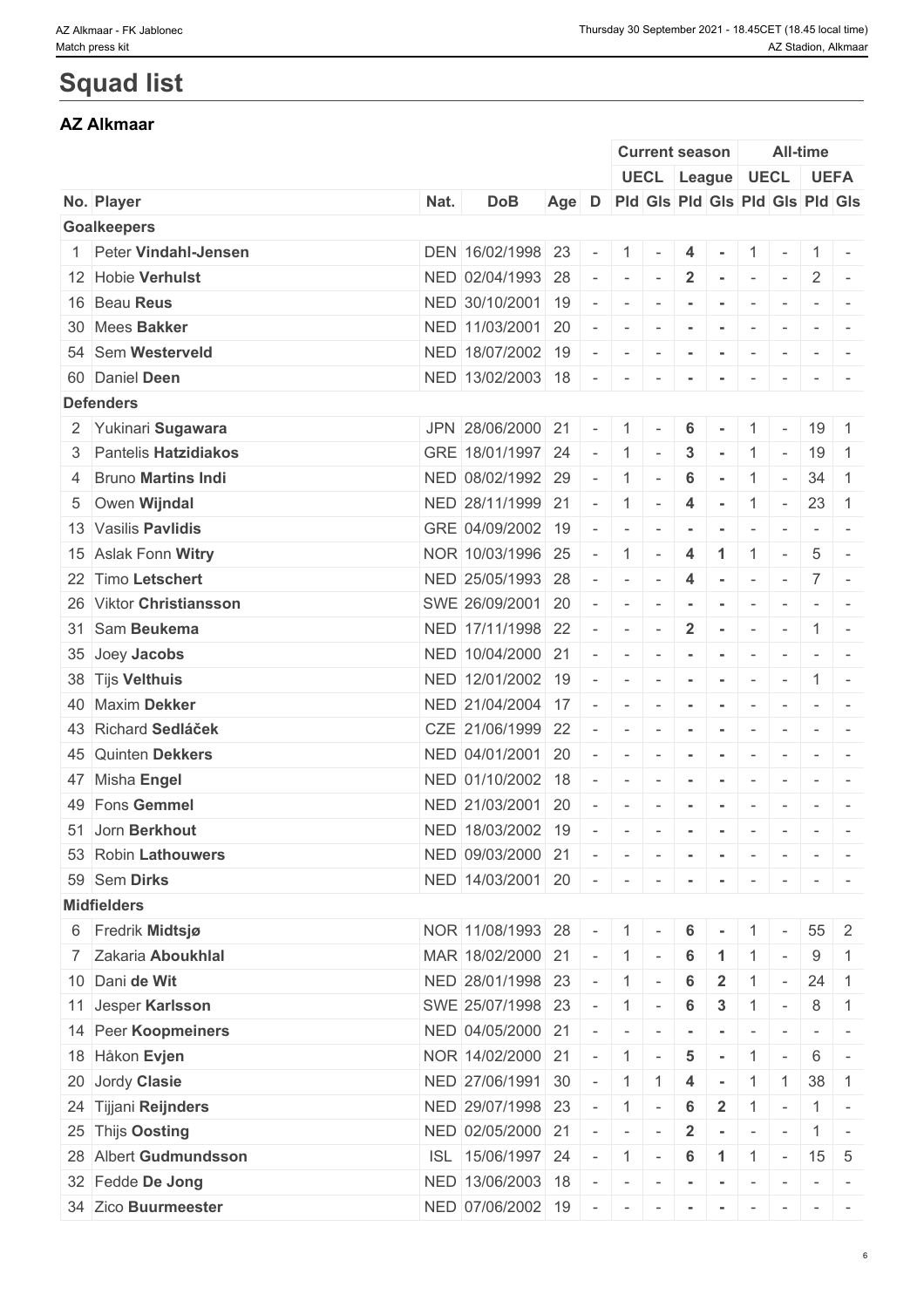# 39 Iman **Griffith** NED 02/12/2001 19 - - - **- -** - - - - 42 Bram **Franken** NED 14/02/2001 20 - - - **- -** - - - - 52 Nick **Twisk** NED 13/03/2003 18 - - - **- -** - - - - 57 Damienus **Reverson** NED 18/10/2003 17 - - - **- -** - - - - 65 Jeremy **Helmer** NED 03/07/1997 24 - - - **- -** - - - - **Forwards** 9 Vangelis **Pavlidis** GRE 21/11/1998 22 - 1 1 **6 1** 1 1 5 3 19 Jelle **Duin** NED 27/01/1999 22 - - 1 - 1 - - - -21 Ernest **Poku** NED 28/01/2004 17 - - - **3 -** - - 2 - 23 Mohamed Taabouni **NED 29/03/2002 19 - - - - - - -** - - -44 **Yusuf Barası** NED 31/03/2003 18 - - - **- -** - - 1 - 50 Soulyman **Allouch** NED 26/01/2002 19 - - - **- -** - - - - 55 Ricuenio **Kewal** NED 06/06/2002 19 - - - **- -** - - - - **Coach Coach Coach Coach Coach Coach Coach <b>Coach Coach Coach** - Pascal Jansen NED 27/01/1973 48 - 1 - **- -** 1 - 13 - **AZ Alkmaar Current season All-time UECL League UECL UEFA**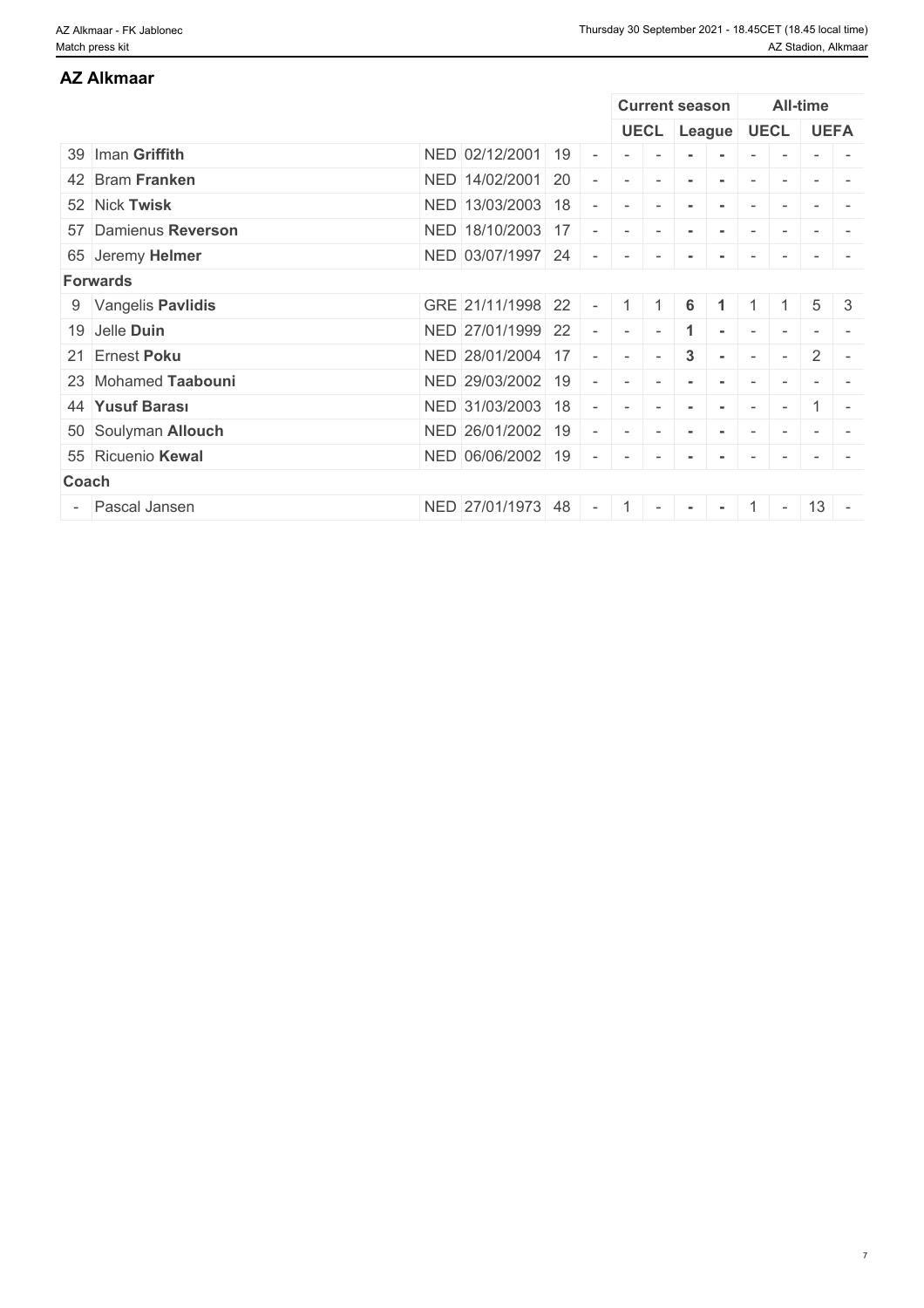## **FK Jablonec**

|                        |      |                   |       |                |                          |                   |                          | <b>Current season</b>    |                |                                         |                          |                          | <b>All-time</b> |                                                                                                              |
|------------------------|------|-------------------|-------|----------------|--------------------------|-------------------|--------------------------|--------------------------|----------------|-----------------------------------------|--------------------------|--------------------------|-----------------|--------------------------------------------------------------------------------------------------------------|
|                        |      |                   |       |                |                          |                   |                          |                          |                | QUAL   UECL   League   UECL   UEFA      |                          |                          |                 |                                                                                                              |
| No. Player             | Nat. | <b>DoB</b>        | Age D |                |                          |                   |                          |                          |                | Pid Gis Pid Gis Pid Gis Pid Gis Pid Gis |                          |                          |                 |                                                                                                              |
| <b>Goalkeepers</b>     |      |                   |       |                |                          |                   |                          |                          |                |                                         |                          |                          |                 |                                                                                                              |
| 1 Jan Hanuš            |      | CZE 28/04/1988 33 |       |                | 2                        | $\sim$            | 1                        |                          | 9              |                                         |                          | $1 - 11 -$               |                 |                                                                                                              |
| 13 Tomáš Vajner        |      | CZE 13/05/2000 21 |       |                | $\sim$                   | $\sim$            | $\sim$                   | $\sim$                   | $\sim$         | $\sim$                                  | $\sim$                   | $\sim$                   |                 | $\sim$ 100 $\sim$ 100 $\sim$                                                                                 |
| 30 Vlastimil Hrubý     |      | CZE 21/02/1985 36 |       |                |                          |                   |                          |                          |                |                                         |                          | $\sim$                   | $ 10 -$         |                                                                                                              |
| <b>Defenders</b>       |      |                   |       |                |                          |                   |                          |                          |                |                                         |                          |                          |                 |                                                                                                              |
| 4 Libor Holík          |      | CZE 12/05/1998 23 |       |                | $2^{\circ}$              | $\sim$            | $\vert$ 1                | $\sim$                   | $\overline{7}$ | $\sim$                                  |                          | $1 -$                    | $9 -$           |                                                                                                              |
| 5 David Štěpánek       |      | CZE 30/03/1997 24 |       |                |                          | $\sim$            | $\sim$                   |                          | 3              |                                         |                          |                          |                 |                                                                                                              |
| 12 Jaroslav Zelený     |      | CZE 20/08/1992 29 |       | $\sim$         | 2                        | $\sim$            | $\overline{1}$           | $\overline{\phantom{a}}$ | 9              | $\sim$                                  | $\mathbf{1}$             | $\sim$                   | $11 \mid 1$     |                                                                                                              |
| 16 Jan Krob            |      | CZE 27/04/1987 34 |       |                | $\overline{2}$           | $\sim$            | $\vert 1 \vert$          | $\sim$                   | 9              | $\sim$                                  |                          | $1$ -                    | 6               | $\sim$                                                                                                       |
| 22 Jakub Martinec      |      | CZE 13/03/1998 23 |       |                | 2                        |                   | $1 \mid 1 \mid$          | $\sim$                   | 8              | $\sim$                                  |                          | $1 -$                    | 6               | $\blacksquare$ 1                                                                                             |
| 23 Michal Surzyn       |      | CZE 10/09/1997 24 |       |                | $\overline{\phantom{a}}$ | $\sim$            | $\overline{\phantom{a}}$ |                          | 6              | $\sim$                                  | $\sim$                   | $\sim$                   | $1 -$           |                                                                                                              |
| <b>Midfielders</b>     |      |                   |       |                |                          |                   |                          |                          |                |                                         |                          |                          |                 |                                                                                                              |
| 3 Tomáš Hübschman      |      | CZE 04/09/1981 40 |       |                | 2                        |                   | $\overline{1}$           | $\sim$                   | $\overline{2}$ |                                         | 1                        | $\sim$                   | $126 \quad 4$   |                                                                                                              |
| 6 Tomáš Malinský       |      | CZE 25/08/1991 30 |       | $\sim$         | 2                        | $\sim$            | $\overline{1}$           | $\sim$                   | 9              | -1                                      |                          |                          | 8               | $\sim$                                                                                                       |
| 7 Jakub Považanec      |      | SVK 31/01/1991 30 |       |                | 2                        | -1                | $\overline{1}$           | $\overline{\phantom{a}}$ | 9              | $\sim$                                  | $\mathbf{1}$             | $\sim$                   | $14 \mid 2$     |                                                                                                              |
| 8 David Houska         |      | CZE 29/06/1993 28 |       |                | 2                        | $\sim$            | $\overline{1}$           |                          | 8              |                                         | $\mathbf{1}$             | $\overline{\phantom{a}}$ | 9               | $\overline{1}$                                                                                               |
| 11 Václav Pilař        |      | CZE 13/10/1988 32 |       | $\sim$         | 2                        | $\sim$            | $\vert$ 1                | $\vert$ 1                | $\overline{7}$ | $\overline{\mathbf{2}}$                 | $\mathbf{1}$             | $\overline{1}$           | $30 \mid 7$     |                                                                                                              |
| 14 Tomáš Smejkal       |      | CZE 07/07/1998 23 |       |                | -1                       |                   | $\overline{a}$           |                          | 4              |                                         | $\overline{\phantom{a}}$ | $\overline{\phantom{a}}$ | 2               | $\sim$                                                                                                       |
| 17 Miloš Kratochvíl    |      | CZE 26/04/1996 25 |       |                | 2                        | $\overline{2}$    | $\overline{1}$           |                          | 8              | $\sim$                                  |                          | $1 -$                    | $10 \mid 2$     |                                                                                                              |
| 19 Vojtěch Werani      |      | CZE 24/04/2005 16 |       |                |                          |                   | $\overline{\phantom{a}}$ |                          |                |                                         |                          |                          |                 | $\frac{1}{2} \left( \frac{1}{2} \right) \left( \frac{1}{2} \right) = \frac{1}{2} \left( \frac{1}{2} \right)$ |
| 24 Dominik Pleštil     |      | CZE 09/08/1999 22 |       |                | 2                        | -1                | $\overline{1}$           |                          | 8              |                                         |                          |                          | 6               | $\overline{1}$                                                                                               |
| 25 Michal Kinčl        |      | CZE 05/06/2000 21 |       |                | $\sim$                   | $\sim$            | $\sim$                   | $\sim$                   | $\sim$         | $\sim$                                  | $\overline{\phantom{a}}$ |                          |                 | $\frac{1}{2} \left( \frac{1}{2} \right) \left( \frac{1}{2} \right) = \frac{1}{2} \left( \frac{1}{2} \right)$ |
| 27 Vojtěch Kubista     |      | CZE 19/03/1993 28 |       |                | 2                        | $\sim$            | 1                        | $\sim$                   | 9              | $\sim$                                  |                          | $1 -$                    | $14 -$          |                                                                                                              |
| 28 Patrik Haitl        |      | CZE 01/03/1998 23 |       |                | $\sim$                   |                   | $\overline{\phantom{a}}$ |                          |                |                                         |                          |                          |                 |                                                                                                              |
| 95 Michal Černák       |      | CZE 01/09/2003 18 |       |                | $\overline{\phantom{a}}$ | $\sim$            | $\overline{a}$           | $\sim$                   | $\sim$         | $\sim$                                  | $\sim$                   | $\sim$                   |                 | $\frac{1}{2} \left( \frac{1}{2} \right) \left( \frac{1}{2} \right) = \frac{1}{2}$                            |
| <b>Forwards</b>        |      |                   |       |                |                          |                   |                          |                          |                |                                         |                          |                          |                 |                                                                                                              |
| 2 Antonín Vaníček      |      | CZE 22/04/1998 23 |       |                |                          | $-$ 1 1 1 1 -     |                          |                          |                | $5 -$                                   |                          | $1$ -                    | $2 \mid 1$      |                                                                                                              |
| 10 Tomáš Čvančara      |      | CZE 13/08/2000 21 |       | $\sim$ $-$     |                          | $2 \mid 1 \mid -$ |                          | $\mathbf{r}$             | 7 <sup>1</sup> | $3$ -                                   |                          | $\sim$ $-$               | $5\overline{)}$ | $\vert$ 1                                                                                                    |
| 15 Martin Doležal      |      | CZE 03/05/1990 31 |       | $\sim$ $^{-1}$ |                          |                   |                          |                          |                | $2   1   1 -   8 -   1 -   16   3$      |                          |                          |                 |                                                                                                              |
| 26 Martin Nešpor       |      | CZE 05/06/1990 31 |       |                |                          | $    1$ $-$       |                          |                          | $\mathbf{3}$   | $ - 1 - 12 1$                           |                          |                          |                 |                                                                                                              |
| 31 Torfiq Ali-Abubakar |      | GHA 08/02/2001 20 |       |                | <b>Service</b> 1         | the company       |                          | $\sim$                   |                | $\sim$                                  | $\sim$                   | $\sim$                   |                 | $ -$                                                                                                         |
| Coach                  |      |                   |       |                |                          |                   |                          |                          |                |                                         |                          |                          |                 |                                                                                                              |
| - Petr Rada            |      | CZE 21/08/1958 63 |       |                |                          |                   |                          |                          |                | $-2$ - 1 - - - 1 - 1 - 1 - 16 -         |                          |                          |                 |                                                                                                              |
|                        |      |                   |       |                |                          |                   |                          |                          |                |                                         |                          |                          |                 |                                                                                                              |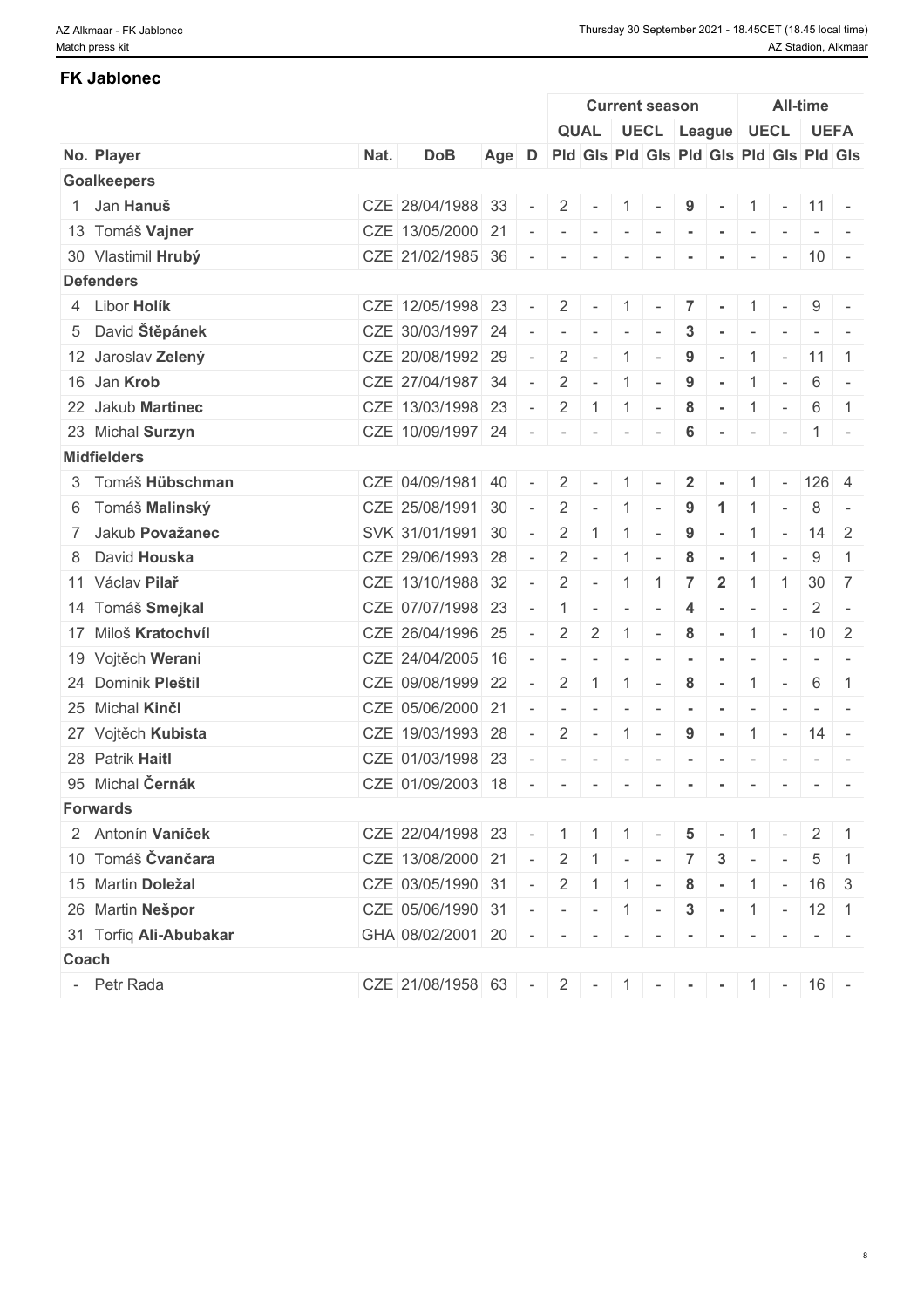# **Fixtures and results**

# **AZ Alkmaar**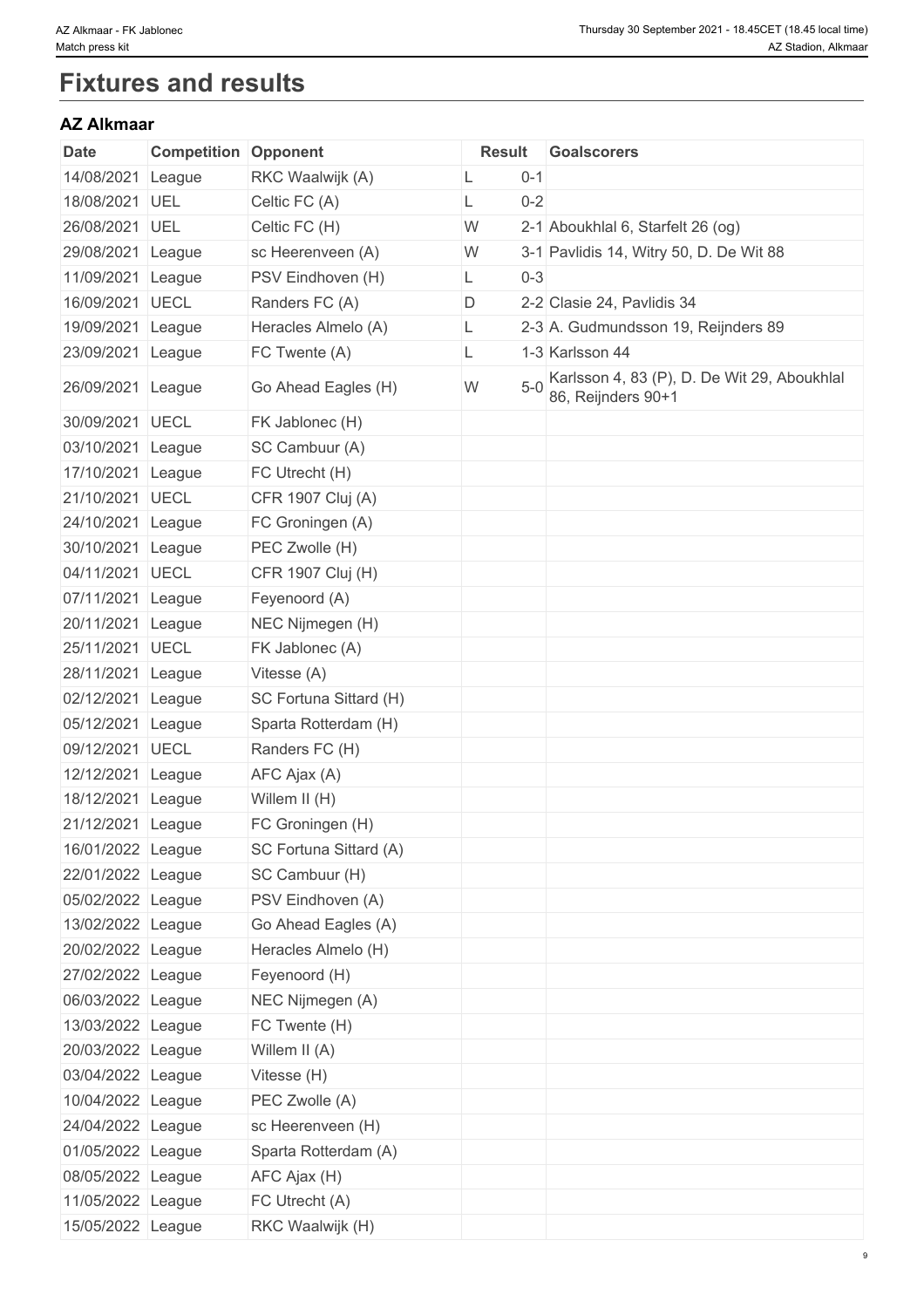| Pos. Clubs              |                 | P W                     | D              | . L            | GF               | <b>GA Pts</b>               |             |
|-------------------------|-----------------|-------------------------|----------------|----------------|------------------|-----------------------------|-------------|
| 1 AFC Ajax              |                 | $7 \mid 6$              |                | 0              | 30               |                             | $1 \mid 19$ |
| 2 Willem II             |                 | $7 \quad 5$             |                |                | 10               | $7 \mid 16$                 |             |
| 3 Feyenoord             | 6               | - 5                     | 0              |                | 19               | $7 \mid 15$                 |             |
| 4 PSV Eindhoven         |                 | $7 \quad 5$             | $\mathbf 0$    |                |                  | $2 \mid 17 \mid 10 \mid 15$ |             |
| 5 FC Utrecht            |                 | $7 \mid 4$              | $\overline{2}$ |                | $1 \mid 17$      | $5 \mid 14$                 |             |
| 6 FC Twente             |                 | $7 \mid 4$              |                |                | $2 \mid 13 \mid$ | $9 \mid 13$                 |             |
| 7 SC Cambuur            |                 | $7 \mid 4$              | $\overline{0}$ |                |                  | 3   15   18   12            |             |
| 8 sc Heerenveen         |                 | $7 \mid 3 \mid 1$       |                |                |                  | 3   10   12   10            |             |
| 9 Vitesse               |                 | $7 \mid 3$              |                | 3              | 6                | $14 \mid 10$                |             |
| 10 NEC Nijmegen         |                 | $7 \quad 2$             | 2              | 3              | 7                | $14 \quad 8$                |             |
| 11 Heracles Almelo      | 6               | 2                       |                | 3              | 6                | $8 \mid 7$                  |             |
| 12 AZ Alkmaar           | 6               | $\overline{\mathbf{2}}$ | $\bf{0}$       | 4              |                  | $11$ 11 6                   |             |
| 13 Sparta Rotterdam     |                 | $7 \mid 1$              | 3              | 3              | 6                | $14 \quad 6$                |             |
| 14 Go Ahead Eagles      |                 | $7 \mid 2$              | $\mathbf 0$    | $\overline{5}$ | 6                | $15 \quad 6$                |             |
| 15   SC Fortuna Sittard | $6\overline{6}$ |                         | 2              | $\mathbf{3}$   | 6                | $13 \quad 5$                |             |
| 16 RKC Waalwijk         | $7 \mid 1$      |                         | 2              | $\overline{4}$ | $9\,$            | $12 \quad 5$                |             |
| 17 FC Groningen         | $7 \mid 1$      |                         | 2              | 4              | 6                | $13 \quad 5$                |             |
| 18 PEC Zwolle           |                 | $7 \mid 0$              |                | 6              | 2                | $13 \mid 1$                 |             |

## **FK Jablonec**

| <b>Date</b>       | <b>Competition Opponent</b> |                                   | <b>Result</b> |         | Goalscorers                                                   |
|-------------------|-----------------------------|-----------------------------------|---------------|---------|---------------------------------------------------------------|
| 24/07/2021        | League                      | FC Baník Ostrava (H)              | W             |         | 1-0 Pilař 88                                                  |
| 31/07/2021        | League                      | FK Mladá Boleslav (A)             |               | $0 - 3$ |                                                               |
| 05/08/2021        | UEL                         | Celtic FC (H)                     | L             |         | 2-4 Pilař 17, Bitton 85 (og)                                  |
| 08/08/2021        | League                      | Bohemians Praha 1905 (H)          | D             |         | 2-2 Pilař 77 (P), Čvančara 83                                 |
| 12/08/2021 UEL    |                             | Celtic FC (A)                     | L.            | $0 - 3$ |                                                               |
| 15/08/2021 League |                             | FK Teplice (A)                    |               | $0 - 1$ |                                                               |
| 19/08/2021 UECL   |                             | MŠK Žilina (H)                    | W             | $5 - 1$ | Kratochvíl 10, 22, Doležal 41, Považanec<br>45+1, Martinec 90 |
| 22/08/2021 League |                             | 1. FC Slovácko (H)                | D             |         | 1-1 Čvančara 76 (P)                                           |
| 26/08/2021 UECL   |                             | MŠK Žilina (A)                    | W             |         | 3-0 Pleštil 30, Vaníček 86, Čvančara 88                       |
| 29/08/2021        | League                      | SK Sigma Olomouc (A)              | L             | $0 - 4$ |                                                               |
| 12/09/2021        | League                      | MFK Karviná (H)                   | W             |         | 1-0 Malínsky 45+3                                             |
| 16/09/2021        | <b>UECL</b>                 | CFR 1907 Cluj (H)                 | W             |         | 1-0 Pilař 52 (P)                                              |
| 19/09/2021        | League                      | AC Sparta Praha (A)               | D             |         | 1-1 Čvančara 48                                               |
| 22/09/2021        | Cup                         | Prepere (A)                       | W             |         | 1-0 Nešpor 51                                                 |
| 26/09/2021        | League                      | FC Slovan Liberec (H)             |               | $0 - 1$ |                                                               |
| 30/09/2021 UECL   |                             | AZ Alkmaar (A)                    |               |         |                                                               |
| 03/10/2021 League |                             | FC Hradec Králové (A)             |               |         |                                                               |
| 16/10/2021 League |                             | SK Dynamo České<br>Budějovice (H) |               |         |                                                               |
| 21/10/2021 UECL   |                             | Randers FC (H)                    |               |         |                                                               |
| 23/10/2021        | League                      | FC Viktoria Plzeň (A)             |               |         |                                                               |
| 30/10/2021        | League                      | FK Pardubice (H)                  |               |         |                                                               |
| 04/11/2021 UECL   |                             | Randers FC (A)                    |               |         |                                                               |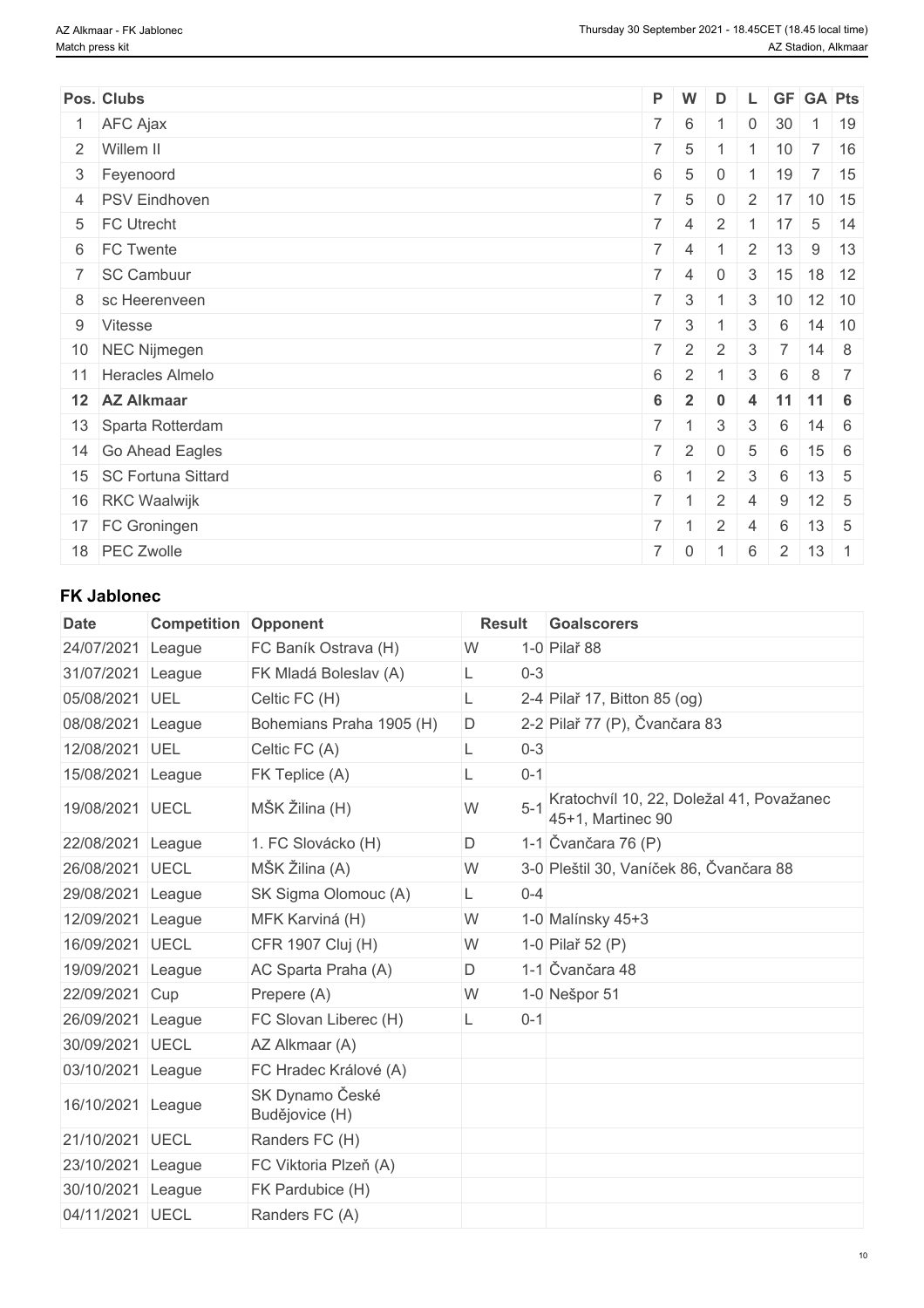## **FK Jablonec**

| 06/11/2021 League | FC Zlín (A)                       |
|-------------------|-----------------------------------|
| 20/11/2021 League | SK Slavia Praha (A)               |
| 25/11/2021 UECL   | AZ Alkmaar (H)                    |
| 27/11/2021 League | FK Mladá Boleslav (H)             |
| 04/12/2021 League | Bohemians Praha 1905 (A)          |
| 09/12/2021 UECL   | CFR 1907 Cluj (A)                 |
| 11/12/2021 League | FK Teplice (H)                    |
| 18/12/2021 League | 1. FC Slovácko (A)                |
| 05/02/2022 League | SK Sigma Olomouc (H)              |
| 12/02/2022 League | MFK Karviná (A)                   |
| 19/02/2022 League | AC Sparta Praha (H)               |
| 26/02/2022 League | FC Slovan Liberec (A)             |
| 05/03/2022 League | FC Hradec Králové (H)             |
| 12/03/2022 League | SK Dynamo České<br>Budějovice (A) |
| 19/03/2022 League | FC Viktoria Plzeň (H)             |
| 02/04/2022 League | FK Pardubice (A)                  |
| 09/04/2022 League | FC Zlín (H)                       |
| 16/04/2022 League | SK Slavia Praha (H)               |
| 23/04/2022 League | FC Baník Ostrava (A)              |

|   | Pos. Clubs                   | P W        |                | D              |                 |                                 | L GF GA Pts          |              |  |
|---|------------------------------|------------|----------------|----------------|-----------------|---------------------------------|----------------------|--------------|--|
| 1 | FC Viktoria Plzeň            | $9 \mid 8$ |                | $\mathbf 0$    |                 | 15                              |                      | 7 24         |  |
|   | 2 SK Slavia Praha            | $8 \mid 7$ |                |                | $\mathbf 0$     | 24                              |                      | $7 \quad 22$ |  |
|   | 3 AC Sparta Praha            | $9 \mid 6$ |                | 2              |                 | 24                              | 9                    | 20           |  |
|   | 4 FC Baník Ostrava           | $9 \mid 6$ |                |                |                 | $2 \mid 19 \mid$                | $11 \mid 19$         |              |  |
|   | 5 1. FC Slovácko             | $9 \mid 6$ |                |                |                 | $2 \mid 16$                     |                      | $9 \mid 19$  |  |
|   | 6 SK Sigma Olomouc           | $8 \mid 3$ |                | 4              |                 | 20                              | $13 \mid 13$         |              |  |
|   | 7 FC Hradec Králové          | 9          | $\vert$ 3      | 3              | 3               | 8                               |                      | $12 \mid 12$ |  |
|   | 8 SK Dynamo České Budějovice | $9 \mid 3$ |                |                | 5               |                                 | $10 \mid 12 \mid 10$ |              |  |
|   | 9 Bohemians Praha 1905       | $9 \mid 2$ |                | 3              | $\overline{4}$  | $+14$ <sup><math>+</math></sup> | 21 9                 |              |  |
|   | 10 FK Jablonec               | $9 \mid 2$ |                | 3              | $\overline{4}$  | 6                               | $13$ 9               |              |  |
|   | 11 FC Zlín                   | 9          | $\vert$ 3      | $\overline{0}$ | 6               |                                 | $12 \mid 23 \mid 9$  |              |  |
|   | 12 FK Mladá Boleslav         | $9 \mid 2$ |                | 2              | 5               | 15                              | $17 \quad 8$         |              |  |
|   | 13 FC Slovan Liberec         | $9 \mid 2$ |                | 2              | -5              | 6                               | $13 \quad 8$         |              |  |
|   | 14 FK Pardubice              | $9 \mid 1$ |                | 3              | 5               | 12                              | $16 \quad 6$         |              |  |
|   | 15 FK Teplice                | 9          |                | 2              | 6               |                                 | $17 \quad 5$         |              |  |
|   | 16 MFK Karviná               | 9          | $\overline{0}$ | 4              | $5\overline{)}$ | 10                              | 18 4                 |              |  |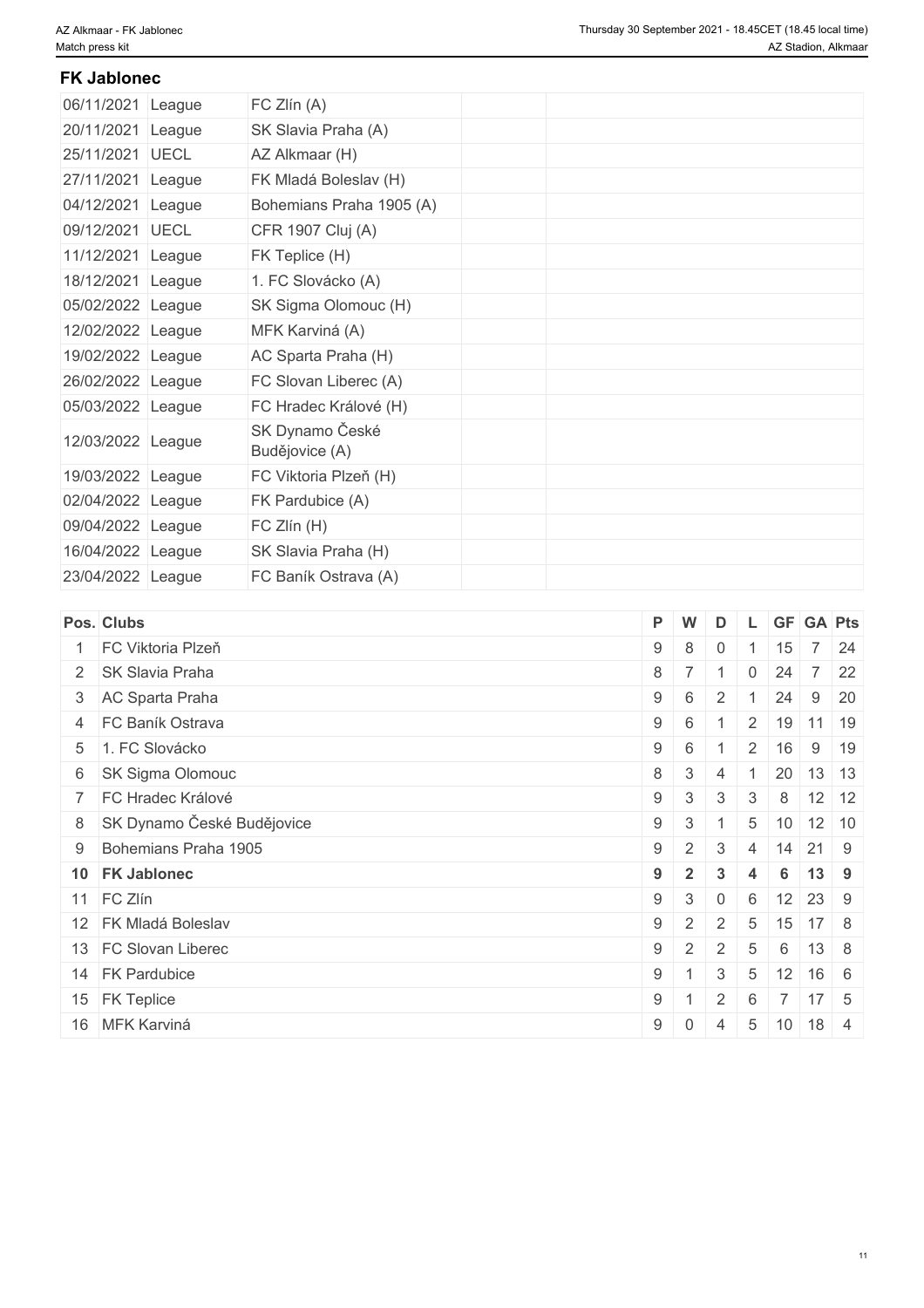# **Match-by-match lineups**

# **AZ Alkmaar**

## **UEFA Europa League - Play-off**

#### (18/08/2021)

#### **Celtic FC 2-0 AZ Alkmaar**

**Goals:** 1-0 Furuhashi 11, 2-0 Letschert 61 (og) **AZ Alkmaar:** Verhulst, Sugawara, Martins Indi, Midtsjø (72 Clasie), Koopmeiners, D. De Wit, Aboukhlal, Pavlidis (80 Poku), Letschert, Oosting, A. Gudmundsson (72 Evjen)

### (26/08/2021)

**AZ Alkmaar 2-1 Celtic FC** (agg: 2-3) **Goals:** 0-1 Furuhashi 3, 1-1 Aboukhlal 6, 2-1 Starfelt 26 (og) **AZ Alkmaar:** Verhulst, Sugawara, Martins Indi, Midtsjø (75 Beukema), Koopmeiners, D. De Wit, Karlsson, Witry, Aboukhlal (71 Poku), Pavlidis (71 A. Gudmundsson), Letschert

#### **UEFA Europa Conference League - Group stage – final tournament**

#### **Group D**

| <b>Club</b>        | $ PId $ W $ D $ L $ GF GA Pts $ |  |  |                                               |                |
|--------------------|---------------------------------|--|--|-----------------------------------------------|----------------|
| <b>FK Jablonec</b> |                                 |  |  | $1 \mid 1 \mid 0 \mid 0 \mid 1 \mid 0 \mid 3$ |                |
| <b>AZ Alkmaar</b>  |                                 |  |  | 1 0 1 0 2 2 1                                 |                |
| Randers FC         |                                 |  |  | $1 \ 0 \ 1 \ 0 \ 2 \ 2 \ 1$                   |                |
| CFR 1907 Cluj      |                                 |  |  |                                               | $\overline{0}$ |

#### **Matchday 1** (16/09/2021)

#### **Randers FC 2-2 AZ Alkmaar**

**Goals:** 0-1 Clasie 24, 1-1 Piesinger 27, 1-2 Pavlidis 34, 2-2 Graves 68 **AZ Alkmaar:** Vindahl-Jensen, Hatzidiakos, Martins Indi, Wijndal, Midtsjø, Pavlidis (76 Aboukhlal), D. De Wit, Karlsson, Witry (63 Sugawara), Clasie (85 Evjen), A. Gudmundsson (76 Reijnders)

#### **Matchday 2** (30/09/2021)

AZ Alkmaar-FK Jablonec

**Matchday 3** (21/10/2021) CFR 1907 Cluj-AZ Alkmaar

**Matchday 4** (04/11/2021) AZ Alkmaar-CFR 1907 Cluj

# **Matchday 5** (25/11/2021)

FK Jablonec-AZ Alkmaar

**Matchday 6** (09/12/2021)

AZ Alkmaar-Randers FC

## **FK Jablonec**

### **UEFA Europa League - Third qualifying round**

#### (05/08/2021)

#### **FK Jablonec 2-4 Celtic FC**

**Goals:** 0-1 Abada 12, 0-2 Furuhashi 16, 1-2 Pilař 17, 1-3 Forrest 64, 2-3 Bitton 85 (og) , 2-4 Christie 90 **FK Jablonec:** Hanuš, Považanec (86 Hübschman), Pilař (78 Holík), Zelený, Doležal, Krob, Kratochvíl (73 Houska), Martinec, Surzyn, Pleštil (73 Malinský), Kubista (86 Čvančara)

#### (12/08/2021)

**Celtic FC 3-0 FK Jablonec** (agg: 7-2) **Goals:** 1-0 Turnbull 26, 2-0 Turnbull 62, 3-0 Forrest 70 **FK Jablonec:** Hanuš, Holík, Považanec (87 Martinec), Houska, Pilař (87 Smejkal), Zelený, Doležal (70 Čvančara),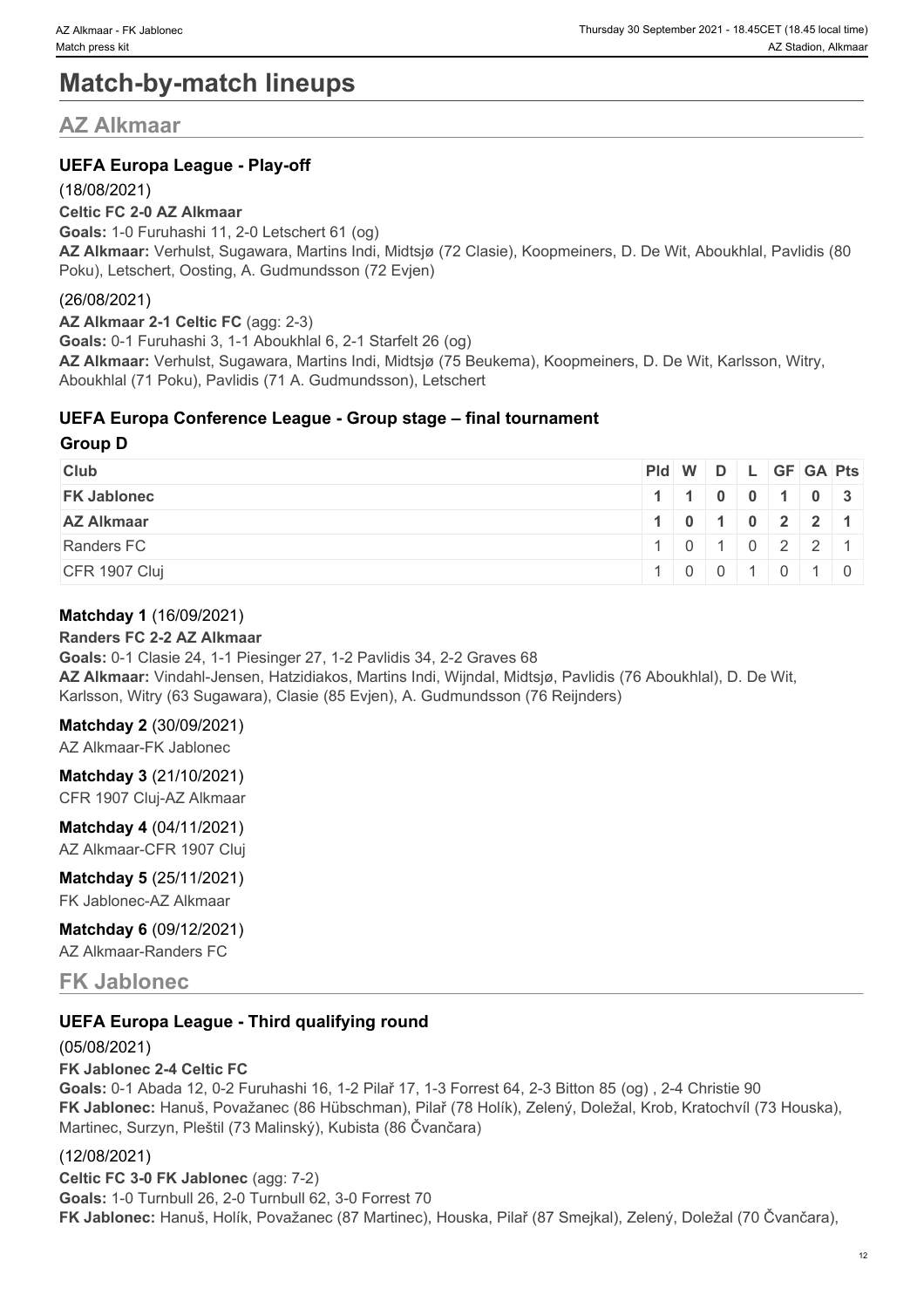Krob, Kratochvíl, Pleštil (70 Malinský), Kubista

## **UEFA Europa Conference League - Play-off**

(19/08/2021)

**FK Jablonec 5-1 MŠK Žilina**

**Goals:** 1-0 Kratochvíl 10, 2-0 Kratochvíl 22, 3-0 Doležal 41, 4-0 Považanec 45+1, 4-1 Jibril 75, 5-1 Martinec 90 **FK Jablonec:** Hanuš, Holík, Považanec (84 Hübschman), Houska, Pilař (79 Smejkal), Zelený, Doležal (84 Čvančara), Krob, Kratochvíl (80 Martinec), Pleštil (75 Malinský), Kubista

### (26/08/2021)

**MŠK Žilina 0-3 FK Jablonec** (agg: 1-8) **Goals:** 0-1 Pleštil 30, 0-2 Vaníček 86, 0-3 Čvančara 88 **FK Jablonec:** Hanuš, Holík, Považanec (84 Hübschman), Houska, Pilař (84 Malinský), Zelený, Doležal (50 Čvančara), Krob, Kratochvíl (84 Martinec), Pleštil (73 Vaníček), Kubista

## **Group stage – final tournament**

**Matchday 1** (16/09/2021) **FK Jablonec 1-0 CFR 1907 Cluj Goals:** 1-0 Pilař 52 (P) **FK Jablonec:** Hanuš, Holík, Považanec, Houska (87 Vaníček), Pilař (76 Martinec), Zelený, Doležal (76 Nešpor), Krob, Kratochvíl (93 Hübschman), Pleštil (76 Malinský), Kubista

### **Matchday 2** (30/09/2021)

AZ Alkmaar-FK Jablonec

**Matchday 3** (21/10/2021) FK Jablonec-Randers FC

**Matchday 4** (04/11/2021) Randers FC-FK Jablonec

**Matchday 5** (25/11/2021) FK Jablonec-AZ Alkmaar

**Matchday 6** (09/12/2021) CFR 1907 Cluj-FK Jablonec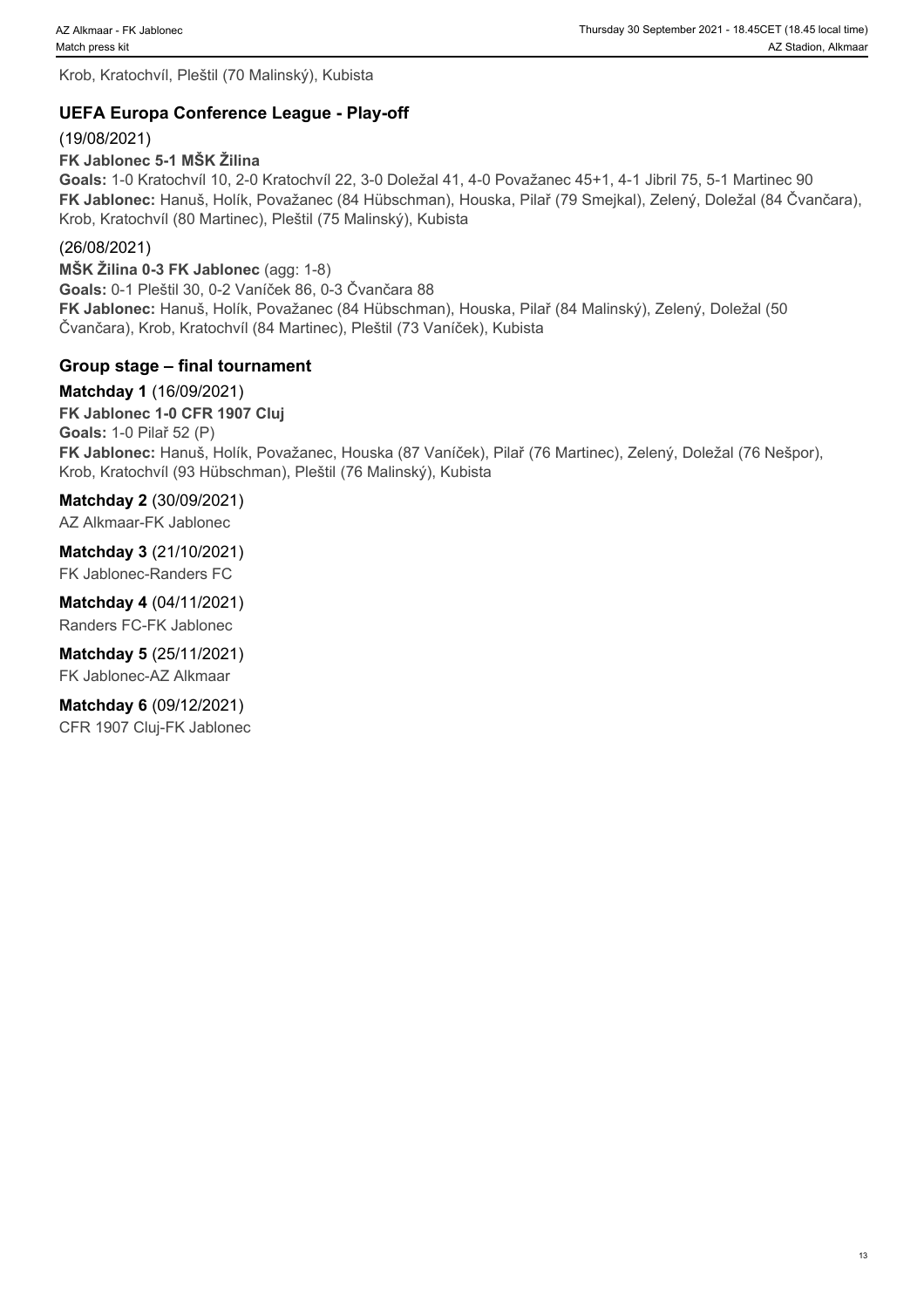# **Match officials**

| <b>Referee</b>               | Rade Obrenovič (SVN)                      |  |
|------------------------------|-------------------------------------------|--|
| <b>Assistant referees</b>    | Jure Praprotnik (SVN), Grega Kordež (SVN) |  |
| <b>Fourth official</b>       | Alen Borošak (SVN)                        |  |
| <b>UEFA Delegate</b>         | Mohamed Taa (FRA)                         |  |
| <b>UEFA Referee observer</b> | Andreas Schluchter (SUI)                  |  |
|                              |                                           |  |

# **Referee**

| Name              | of birth<br>Date | <b>UEFA matches</b>            |
|-------------------|------------------|--------------------------------|
| Rade<br>Obrenovič | 28/08/1990       | 20<br>$\overline{\phantom{0}}$ |

# **uefaeuropaconferenceleague\_matches\_involving\_teams**

No such matches refereed

**Other matches involving teams from either of the two countries involved in this match**

| <b>Date</b> | <b>Competition</b> | <b>Stage</b><br>reached | <b>Home Away</b>                       |                            | <b>Result</b> | <b>Venue</b> |
|-------------|--------------------|-------------------------|----------------------------------------|----------------------------|---------------|--------------|
| 05/09/2017  | U <sub>21</sub>    | QR                      |                                        | Scotland Netherlands       | $2 - 0$       | Paisley      |
| 14/11/2018  | U19FRIE            | R <sub>1</sub>          |                                        | Armenia Netherlands        | $0 - 4$       | Yerevan      |
| 20/11/2018  | U19FRIE            | R <sub>1</sub>          |                                        | Portugal Netherlands       | $1 - 2$       | Yerevan      |
| 11/12/2018  | <b>UYL</b>         | GS                      | FC Internazionale Milano PSV Eindhoven |                            | $3-0$         | San Giovanni |
| 06/05/2019  | U17                | GS-FT                   | Republic of Ireland Czech Republic     |                            | $1 - 1$       | Waterford    |
| 12/05/2019  | U17                | QF                      |                                        | <b>Belgium Netherlands</b> | $0 - 3$       | Dublin       |
| 08/10/2019  | U19                | QR                      | Netherlands Moldova                    |                            | $5-0$         | Jelgava      |